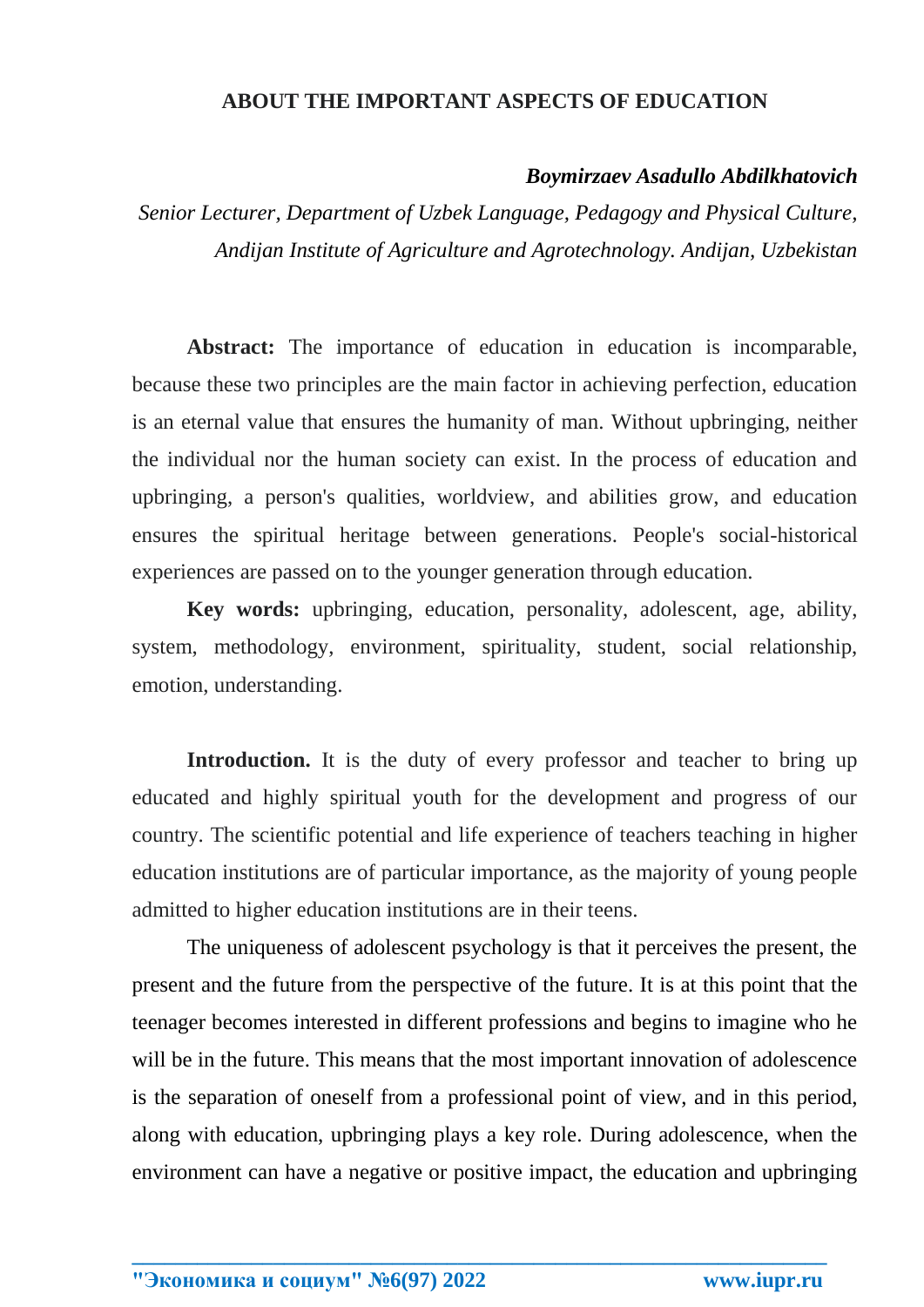of experienced professors is a guarantee of the quality of youth development. The process of education, the acquisition of skills, is the main means of preparing a person for life and work. In the process of education, information is obtained and education is carried out. Education is a narrow concept of teaching. But it is not just the teaching process in different types of educational institutions, but the family, the production. and the process of providing information in other areas.

The content and essence of education is determined by the level of material and cultural development of society. The nature, methods, and organizational forms of education have changed at different stages of the development of human society, depending on social relations, the need for general information, professional training, and pedagogical ideas about education. Essentially, education refers to the process of teaching, that is, to the pedagogical activity, to the management of the student's learning in general, and to the learning process, that is, the activity of the student. The learning process is the sum of the activities of the teacher and the students. In the process of education and upbringing, a person's qualities, outlook, and abilities increase. Education ensures the spiritual inheritance between generations. People's socio-historical experiences are passed on to the younger generation through education. In education, upbringing is a key factor, and there are various theories about education. While some theories view education as a phenomenon independent of the socio-economic structure of society, others argue that education is class-based, aimed at forming certain political, philosophical, ethical, and legal views in each member of society. His character and direction also change according to his purpose. Education is a process of internal conflict that develops dialectically. Education is a powerful factor in the formation of cognitive abilities, emotions, perception, personality.

Education is a key factor in developing students' cognitive abilities. Systems for developing students' abilities are expressed in the form of certain didactic rules. Didactic principles define the requirements for the content and processes of education. The goals and objectives of education vary historically according to the social system and the function of the particular institution. The content of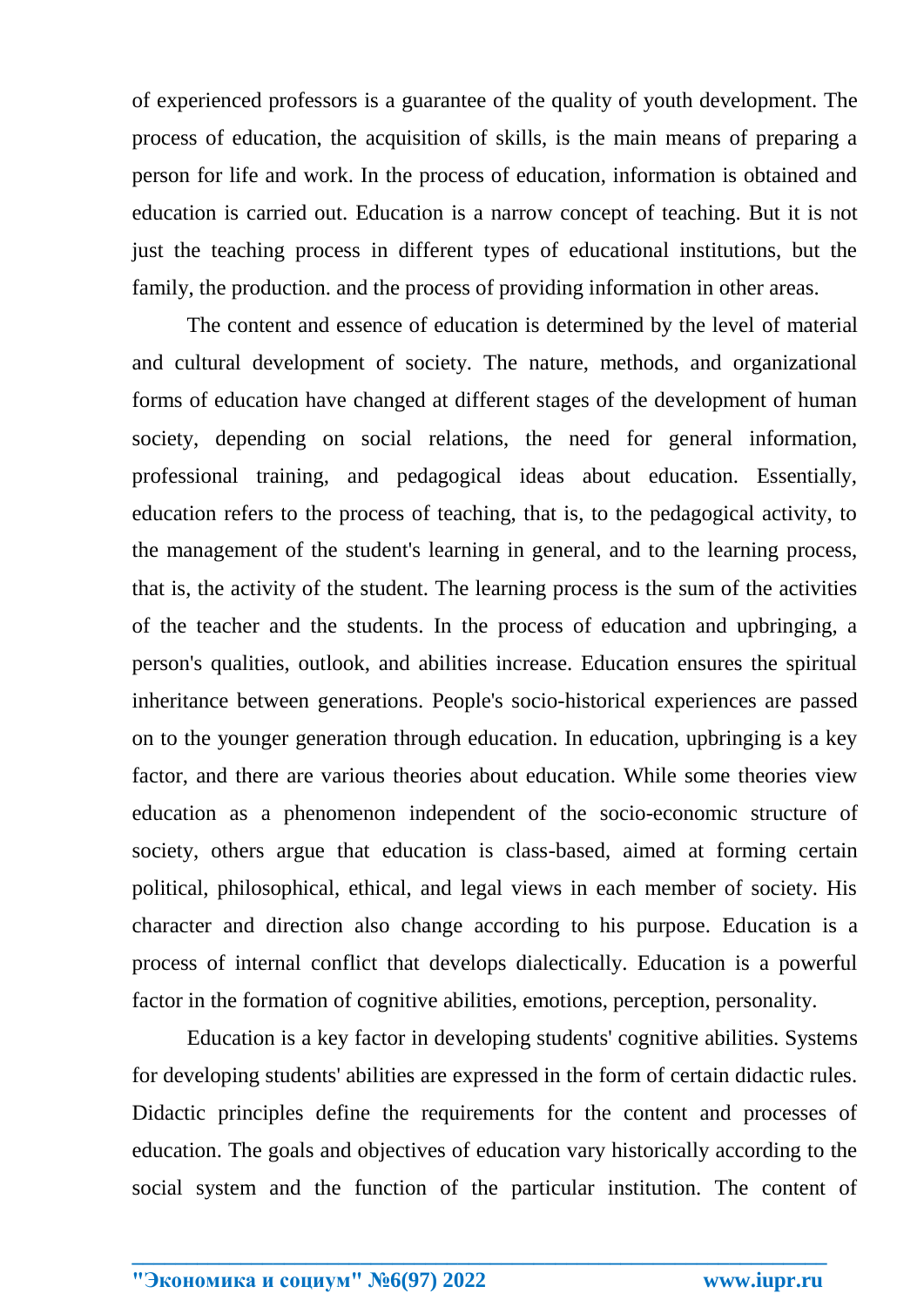education is determined by its purpose, taking into account social conditions, science and technology, the state of the art, and so on.

Education is a practical pedagogical process aimed at the formation of certain physical, mental, moral and spiritual qualities in a person; a set of measures taken to ensure that a person acquires the qualities necessary for life in society. Education is an eternal value that ensures human humanity. Without education, neither the individual nor the human society can exist. Because the values that ensure the existence of man and society are passed from one generation to another only through education. The concept of education includes education and training. This is done by family and educational institutions and public organizations. Any upbringing can only exist if it is closely linked to education. This is because in the process of education and knowledge, not only does an individual's knowledge increase, but also his or her moral qualities are accelerated.

Education is crucial in the life of any society and any country. A country that is not sufficiently engaged in educating the younger generation and society in general is doomed to stagnation and crisis. For the production of material and spiritual wealth in any society for its growth and development. it must rise steadily. To do this, the younger generation must be able to cultivate material and spiritual wealth at the level of their ancestors, and even better. In order to develop such material and spiritual abilities in the younger generation, society must have a system of continuous and effective educational institutions.

After the independence of Uzbekistan, an approach to education and related processes based on a new and sound pedagogical thinking began to take shape. In its interpretation, the unscientific class-party approach was abandoned. Particular attention is paid to the nationality of education. For this purpose, the riches of folk pedagogy, the pedagogical views of Uzbek thinkers are carefully studied. As a result, the Uzbek ped. Both family and social upbringing have a special place in science and practice. Hereditary and biological factors will also be taken into account in education. At the same time, the overestimation of the role of education in the formation of the individual has disappeared. This allowed us to correctly